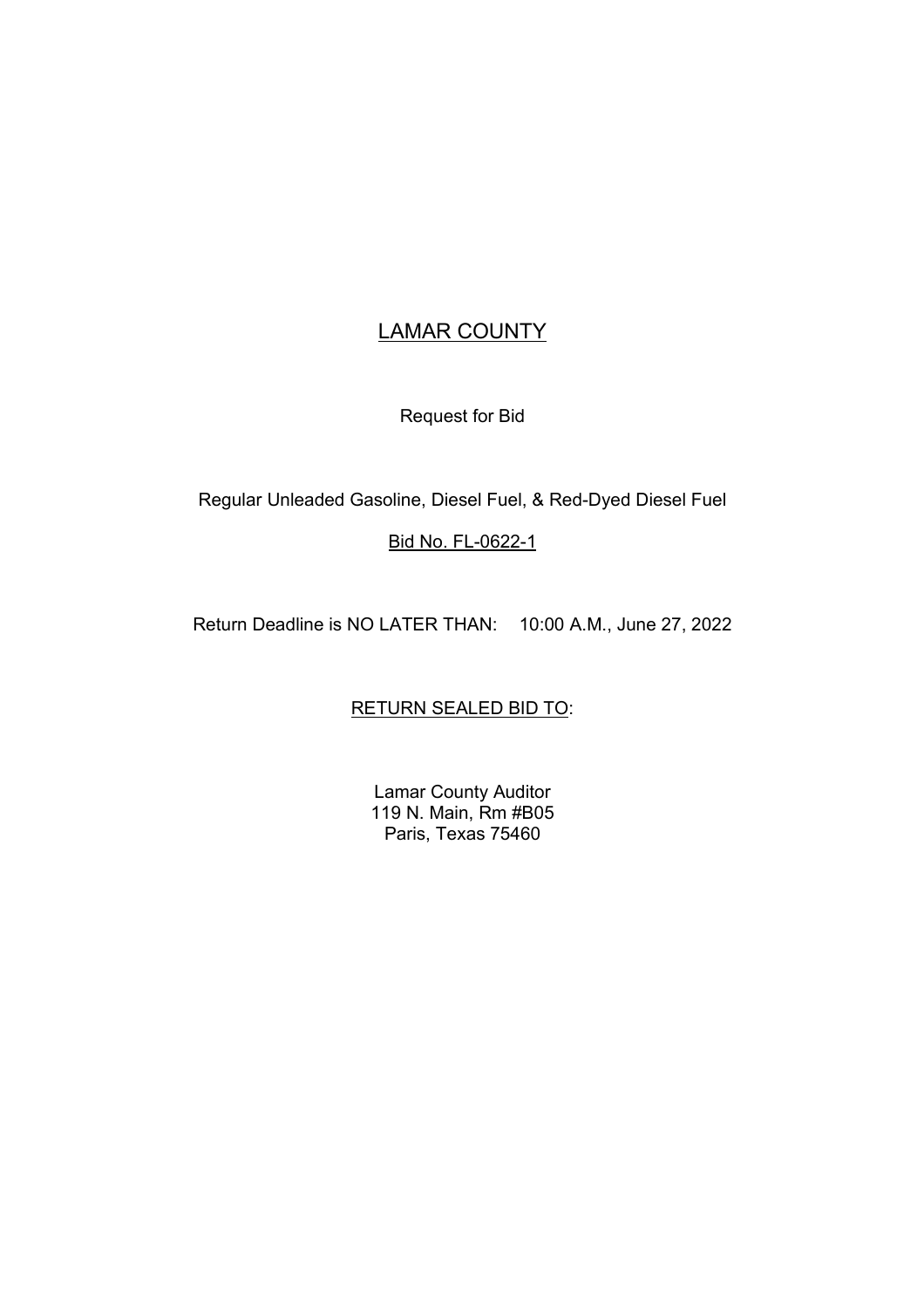# REQUEST FOR BID

# FOR REGULAR UNLEADED GASOLINE, DIESEL FUEL, AND RED-DYED DIESEL FUEL

# I. GENERAL INSTRUCTIONS TO VENDORS

- 1. The Commissioner's Court of Lamar County will receive bids until 10:00 A.M., Monday, June 27, 2022, for the purchase of regular unleaded gasoline, diesel fuel, and red-dyed diesel fuel.
- 2. Lamar County appreciates your time and effort in preparing a bid. Please note that all bids must be received at the designated location by the deadline shown. Bids received after deadline will be returned unopened and shall be considered void and unacceptable. Opening is scheduled to be held in the Commissioner's Courtroom, Courthouse, Paris Texas.
- 3. The Commissioner's Court reserves the right to reject any or all bids and to waive minor technicalities.
- 4. Bids should be sealed and labeled "BID FUEL" & should be sent to the Lamar County Auditor's Office, 119 N. Main, Rm #B05 Paris, Texas 75460.
- 5. If bidder does not wish to bid at this time, but wishes to remain on the bid list for this commodity, please submit a "NO BID" by the same time and at the same location as stated for bidding. If response is not received in the form of a "BID" or "NO BID" for three (3) consecutive RFBs, bidder shall be removed from bid list. If, however, you choose to "NO BID" this product and/or service and wish to remain on the bid list for other commodities and/or services, please state the particular product and/or service under which you wish to be classified.
- 6. Lamar County is always very conscious and extremely appreciative of the time and effort you must have expended to submit a bid. We would appreciate you indicating on your "NO BID" response any requirements of this bid request, which may have influenced your decision to "NO BID".
- 7. To obtain results, or if you have any questions, please contact the Lamar County Auditor's Office at (903) 737-2417.
- 8. Bids to be acceptable for consideration must conform to the following instructions and specifications.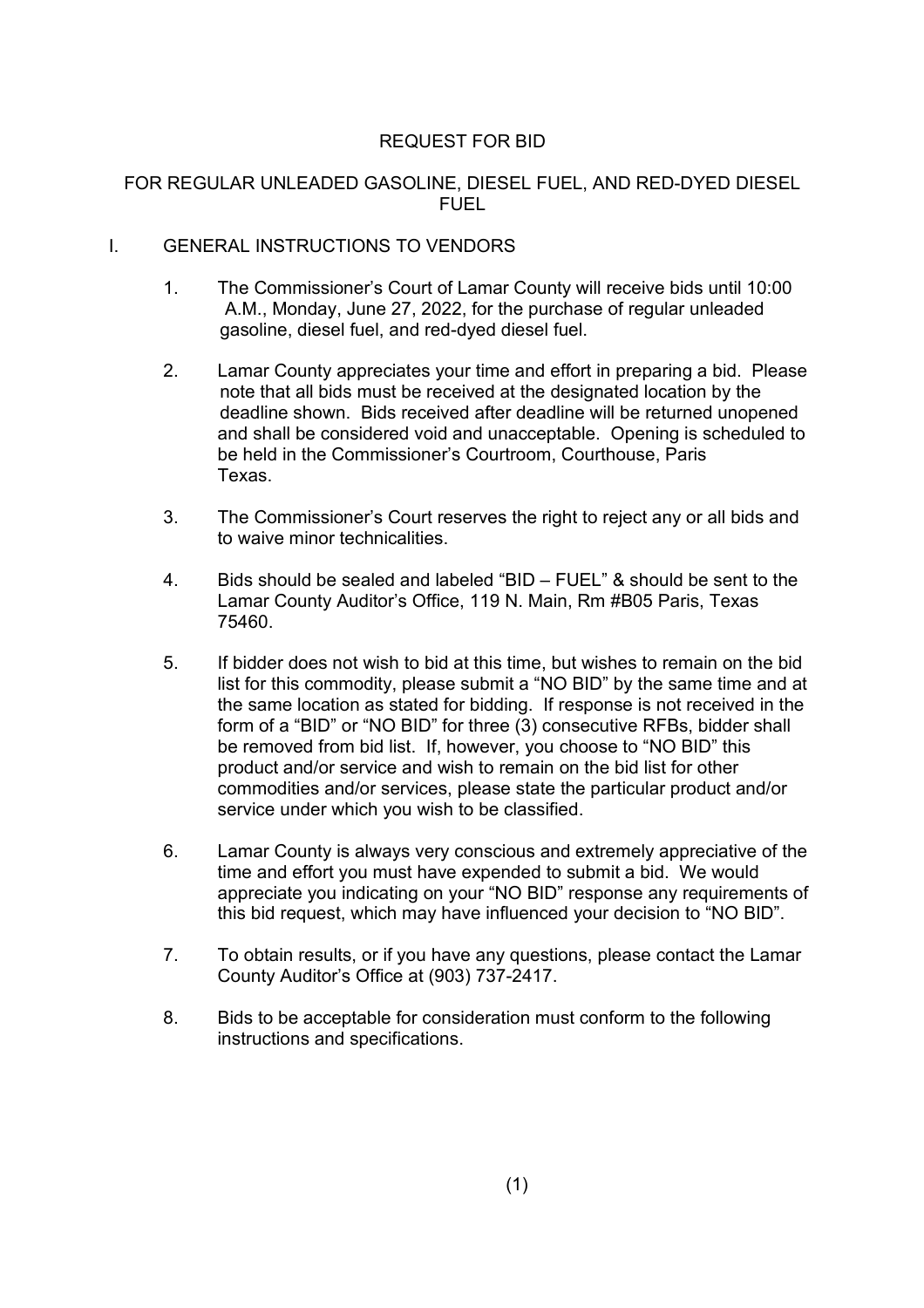# LAMAR COUNTY

# II. BID INSTRUCTIONS

THIS IS THE ONLY APPROVED INSTRUCTIONS FOR USE ON YOUR INVITATION TO BID. ITEMS BELOW APPLY TO AND BECOME A PART OF TERMS AND CONDITIONS OF BIDS. ANY EXCEPTIONS THERETO MUST BE IN WRITING.

IT IS UNDERSTOOD that the Commissioners Court of Lamar County, Texas reserves the right to accept or reject all or any part of any bid, waive minor technicalities and award the bid to the lowest responsible bidder.

EACH BID shall be placed in a separate envelope completely and properly identified. Bids must be in the Auditor's office BEFORE the hour and date specified.

1. LATE BIDS: Bids received in County Auditor's office after submission deadline shall be returned unopened and will be considered void and unacceptable. Late bids will not be considered under any circumstances.

2. ALTER / WITHDRAWAL OF BID: Bid CANNOT be altered or amended after opening time. Any alterations made before opening time must be initialed by bidder or his authorized agent. No bid can be withdrawn after opening time without approval by the Commissioners Court on a based written acceptable reason.

3. SALES TAX: Lamar County is exempt from State Sales Tax and Federal Excise Tax. Do not include tax in bid.

4. BID AWARD: Lamar County reserves the right to award by item or by total bid, prices should be itemized.

5. CONTRACT: This bid, when properly accepted by Lamar County, shall constitute a contract equally binding between the successful bidder and Lamar County. Bids must give full firm name and address of bidder. Failure to manually sign bid will disqualify it. Person signing bid should show TITLE OR AUTHORITY to BIND HIS FIRM IN A CONTRACT. No different or additional terms will become part of this contract with the exception of a Change Order.

6. CHANGE ORDER: No oral statement of any person shall modify or otherwise change, or affect the terms, conditions or specifications stated in the resulting contract. All change orders to the contract will be made in writing by the Lamar County Auditor.

7. DELIVERY: Quote F.O.B. destination. If otherwise, show exact cost to deliver. Bid unit price on quantity specified – extend and show total. In case of errors in extension UNIT prices shall govern. Bids subject to unlimited price increased not considered.

8. DELIVERY TIME: Bids must show number of days required to place material in receiving agency's designated location under normal conditions. Failure to state delivery time may cause bid to be rejected. Successful bidder shall notify the Auditor's Office immediately if delivery schedule cannot be met. If delay is foreseen,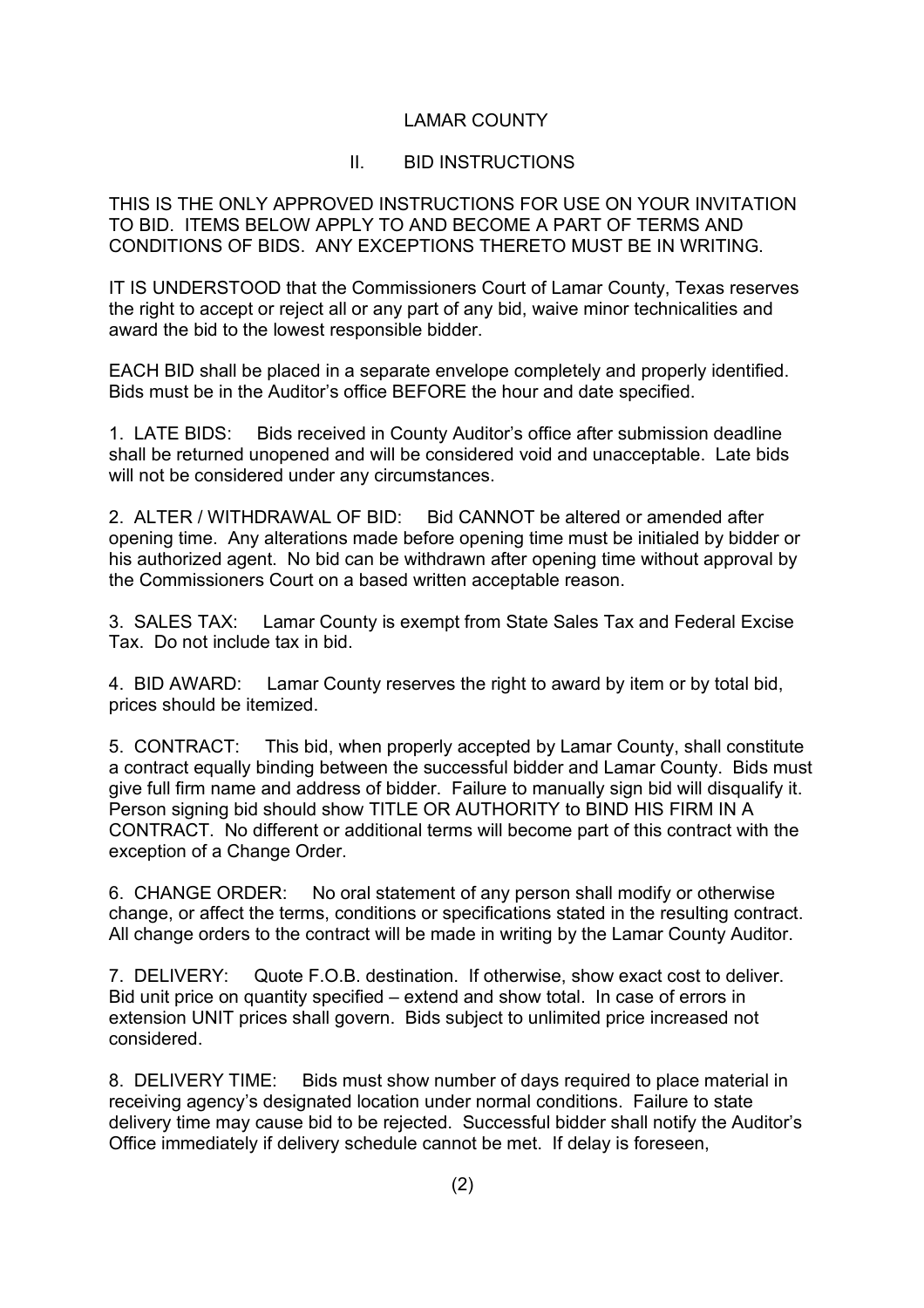successful bidder shall give written notice to the County Auditor. The County has the right to extend delivery time if reason appears valid.

9. CONFLICT OF INTEREST: No public official shall have interest in this contract, in accordance with Vernon's Texas Code Annotated, Local Government Title 5, Subtitled C, Chapter 171.

10. EXCEPTION / SUBSTITUTIONS: All bids meeting the intent of this invitation to bid will be considered for award. Bidders taking exceptions to the specifications, or offering substitutions, shall state these exceptions in the section provided or by attachment as part of the bid. The absence of such a list shall indicate that the bidder has not taken exceptions and shall hold the bidder responsible to perform in strict accordance with the specifications of the invitation. Lamar County Commissioners Court reserves the right to accept any and / or / all / none of the exception(s) substitution(s) deemed to be in the best interest of the County.

11. DESCRIPTIONS: Any catalog, brand name or manufacturer's reference used I bid invitation is descriptive – NOT restrictive – it is to indicate type and quality desired. Bids on brands of like nature and quality will be considered. If bidding on other than reference specifications, bid must show manufacturer, brand or trade name, lot number, etc... of article offered. If other than brand(s) specified is offered illustrations and complete description should be made part of the bid. If bidder takes no exception to specifications or reference data, he will be required to furnish brand name, numbers, etc... as specified.

12. ADDENDA: Any interpretations, corrections or changes to this RFB and Specifications will be made by addenda. Sole issuing authority of addenda shall be vested in Lamar County Auditor. Addenda will be mailed to all who are known to have received a copy of this RFB. Bidders shall acknowledge receipt of all addenda.

13. REFERENCES: Lamar County requests bidder to supply, with RFB, a list of at least three (3) references where like items have been supplied by their firm. Include name of firm, address, telephone number and name of representative.

- 14. BIDDER SHALL PROVIDE with this bid response, all documentation required by this RFB. Failure to provide this information may result in rejection of bid.
- 15. SUCCESSFUL BIDDER SHALL defend, indemnify and save harmless Lamar County and all its officers, agents and employees from all suits, actions, or other claim of any character, name and description brought for or on account of any injuries or damages received or sustained by any person, persons or property on account of any negligent act or fault of the successful bidder, or of any agent, employee, subcontractor or supplier in the execution of, or performance under, any contract which may result from bid award. Successful bidder shall pay any judgment with cost, which may be obtained, against Lamar County growing out of such injury or damages.
- 16. TERMINATION OF CONTRACT: This contract shall remain in effect until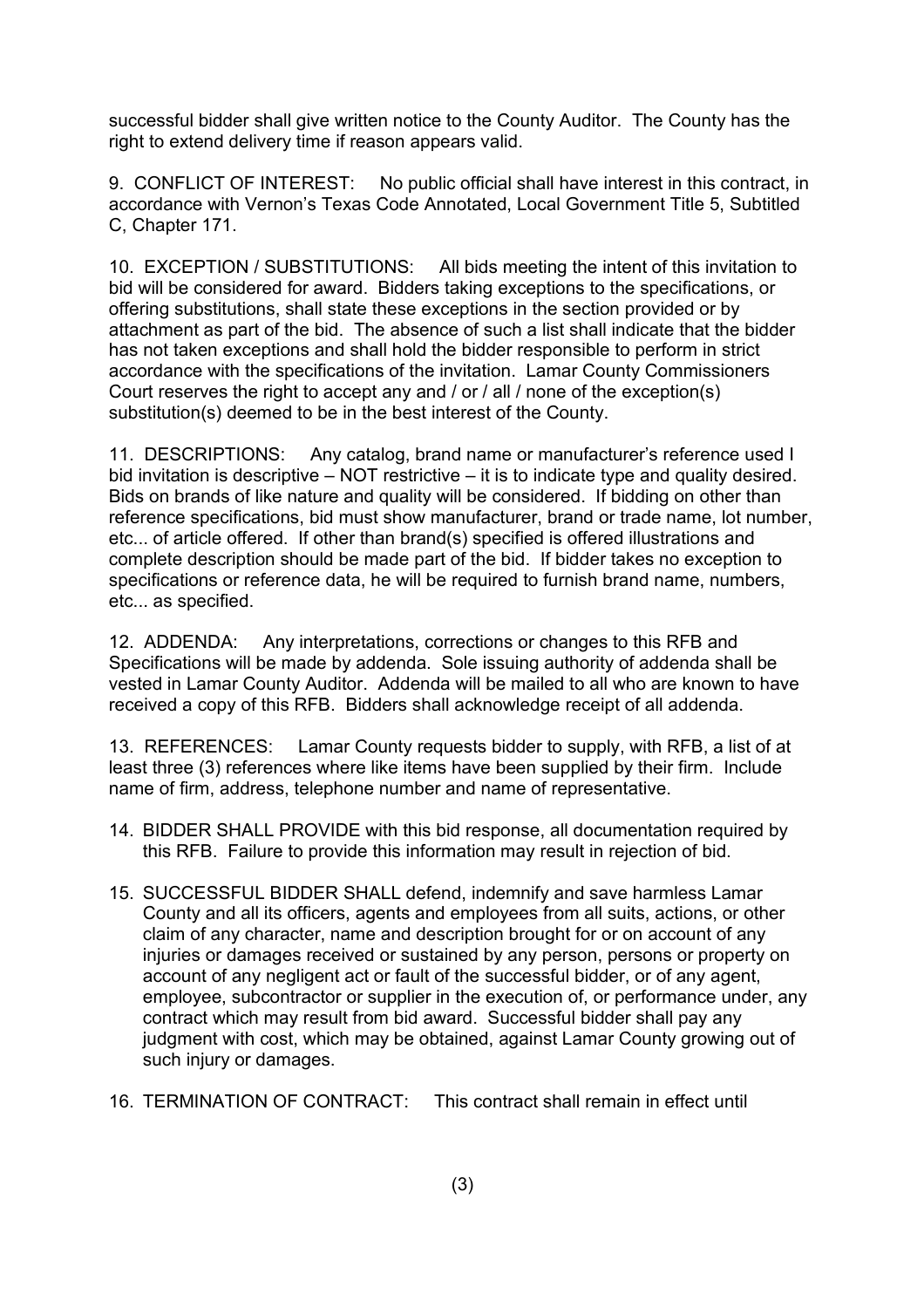contract expires, delivery / completion and acceptance of items ordered or terminated by either party with a thirty (30) days written notice prior to any cancellation. The successful bidder must state therein the reasons for such cancellation. Lamar County reserves the right to award cancelled contract to next lowest and best bidder as it deems to be in the best interest of the County.

17. TERMINATION FOR DEFAULT: Lamar County reserves the right to enforce the performance of this contract in any manner prescribed by law or deemed to be in the best interest of the County in the event of breach or default of this contract. Lamar County reserves the right to terminate the contract immediately in the event the successful bidder fails to:

- a) meet delivery or completion schedules, or
- b) otherwise perform in accordance with these specifications.

Breach of contract or default authorizes the County to award to another bidder, purchase elsewhere and charge the full increase in cost and handling to the defaulting successful bidder.

18. SAMPLES: When requested, samples must be furnished free of expense to the County. If not destroyed in examination they will be returned to the bidder, on request at his expense. Each sample should be marked with the bidder's name and address, and County bid number. Do not enclose or attach to sample bid.

19. PATENTS / COPYRIGHTS: The successful bidder agrees to protect Lamar County from claims involving infringement of patents or copyrights.

20. PURCHASE ORDERS / INVOICES: A purchase order is required for each invoice. The purchase order number must appear on all itemized invoices. Lamar County will not be responsible for any orders placed / delivered without a valid current purchase order number. Invoices shall be mailed directly to the Lamar County Auditor's Office, 119 North Main, Room #BO5, Paris, Texas, 75460.

21. ASSIGNMENT: The successful bidder shall not sell, assign, transfer or convey this contract, in whole or in part, without the prior written consent of Lamar County Commissioners.

22. SILENCE OF SPECIFICATION: The apparent silence of these specifications as to any detail or to the apparent omission from it of a detailed description concerning any point, shall be regarded as meaning that only the best commercial practices are to prevail. All interpretations of these specifications shall be made on the basis of this statement.

23. INSURANCE: Before commencing work, the successful bidder shall be required, at his own expense, to furnish, the Lamar County Auditor's office with ten (10) days of notification of award with certified copies of all insurance policies showing the following insurance coverage to be in force throughout the term of the contract.

a.) Commercial General Liability insurance at minimum combined single limits of \$500,000 per occurrence and \$1,000,000 general aggregate for bodily injury and property damage, which coverage shall include products / completed operations, (\$500,000 products / completed operations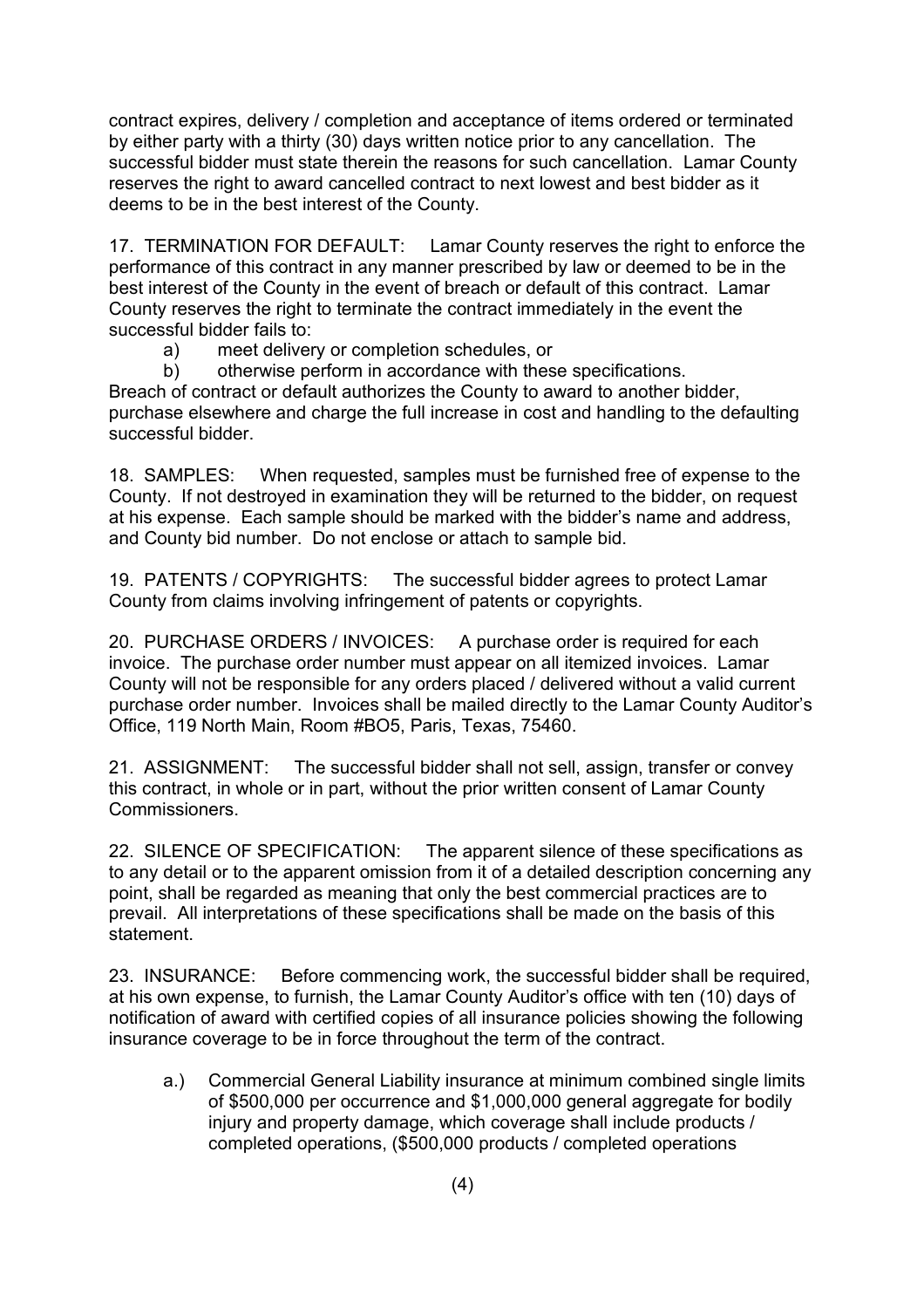operations aggregate). Coverage for products / completed operations must be maintained for at least two (2) years after the construction work is completed, or, coverage must be written on an occurrence form. Contractual liability must be maintained with respect to the contractor's obligations contained in the contract. The general aggregate limit must be at least two (2) times the per-occurrence limit. A per-project aggregate endorsement must be included.

- b) Workers Compensation in accordance with State Territorial Worker's Compensation Laws; and Employer's Liability Insurance.
- c) Commercial Automobile Liability insurance at minimum combined single limits of \$500,000 per-occurrence for bodily injury and property damage, including owned, non-owned, and hired vehicle coverage.

The required limits may be satisfied by any combination of primary, excess or umbrella liability insurances, provided the primary policy complies with the above requirements and the excess umbrella is following form.

A comprehensive general liability insurance form may be used in lieu of a commercial general liability insurance form. In this event, coverage must be written on an occurrence basis, at limits of \$500,000 per-occurrence, combined single limit; and coverage must include a broad form comprehensive general liability endorsement, coverage for product / completed operations and broad form contractual liability covering the obligations included in the contract.

Each insurance policy to be furnished by successful bidder shall include, by endorsement to the policy, a statement that a notice shall be given to Lamar County by certified mail thirty (30) days prior to cancellation or upon any material change in coverage.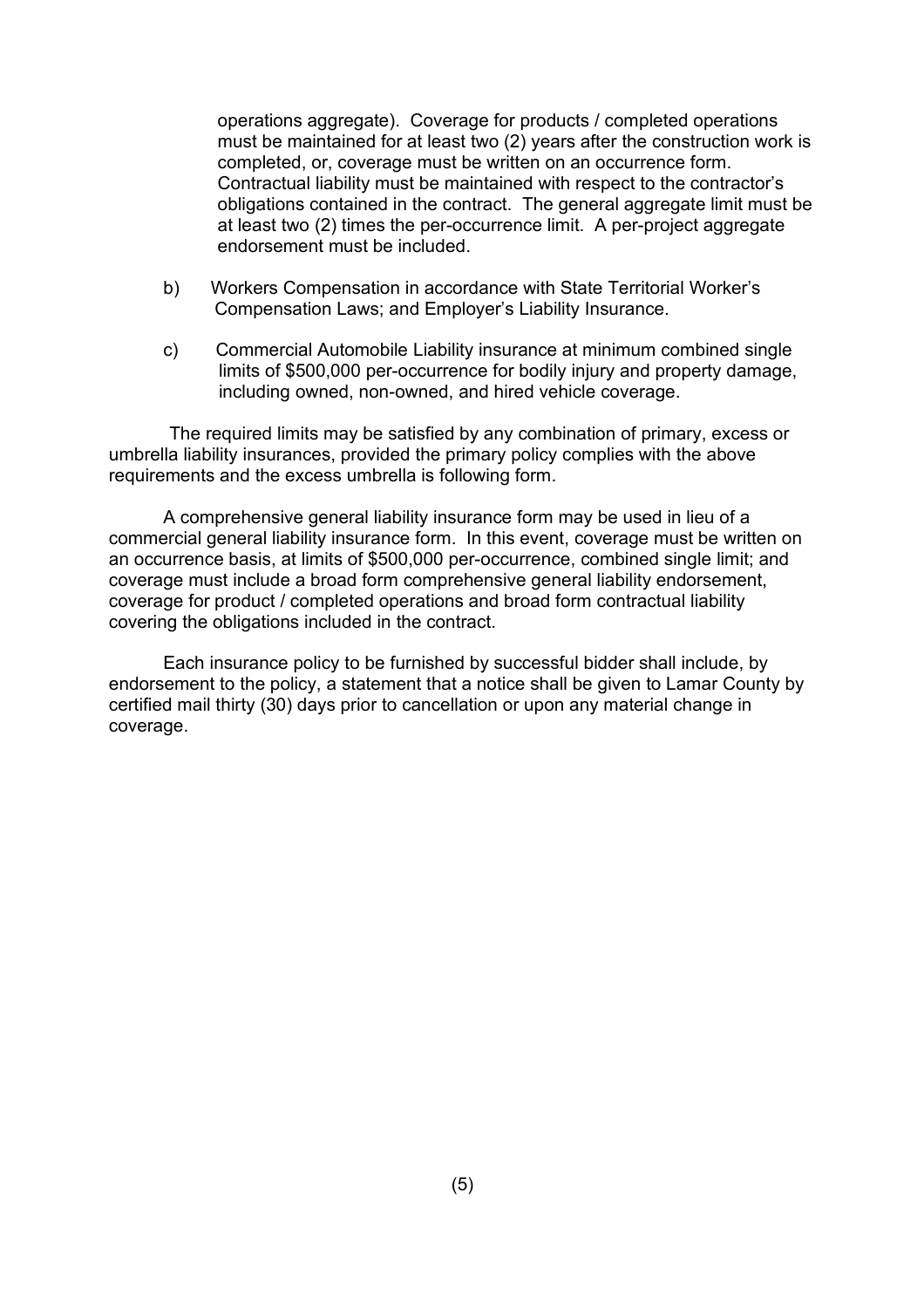### III. SPECIFICATIONS FOR REGULAR UNLEADED GASOLINE, DIESEL FUEL & RED-DYED DIESEL FUEL

- 1. Bids will be for bobtail, transport, and / or partial transport loads to be delivered to all precincts. Bids will also be accepted for vehicle purchase at pump site on a 24-hour basis for the Lamar County Sheriff's Department, Constables, the County Attorney Investigator, Maintenance, Emergency Management and Precinct Three and Four Commissioners.
- 2. Bidders should state the gravity of the gasoline and diesel fuel. Gasoline must be regular unleaded with a minimum octane level of 87. All fuels delivered under this contract will be high quality volatile hydrocarbon fuels free from any foreign substances or water, or any alcohol additives or extenders which may damage vehicles / equipment or contaminate storage tanks. All fuels sold under this contract shall be of the same quality or better than that which is available to the general public through retail outlets.
- 3. Bid price should be based on price per gallon. Bid date for market comparison for the bid will be Friday, June 17, 2022. Include any add-on charges as part of the bid price.
- 4. All dollar fields on each bid sheet must be filled out including state tax, super fund, freight, and profit (if \$0, the put \$0). Any bids with fields left blank may be considered void and rejected as a valid bid.
- 5. If the successful bidder requires the services of other persons or companies (subcontractors) in the performance of the contract, the successful bidder will assure that all sub-contractors have the required insurance coverage. The successful bidder agrees that any claim or demands will be settled by the successful bidder and agrees to be responsible for settlement with sub-contractors.
- 6. A copy of the bill of lading showing where purchased and a market price print out showing market price paid will be required with each purchase of gasoline or diesel.
- 7. Contract period will be for six (6) months starting July 1, 2022, and ending December 31, 2022.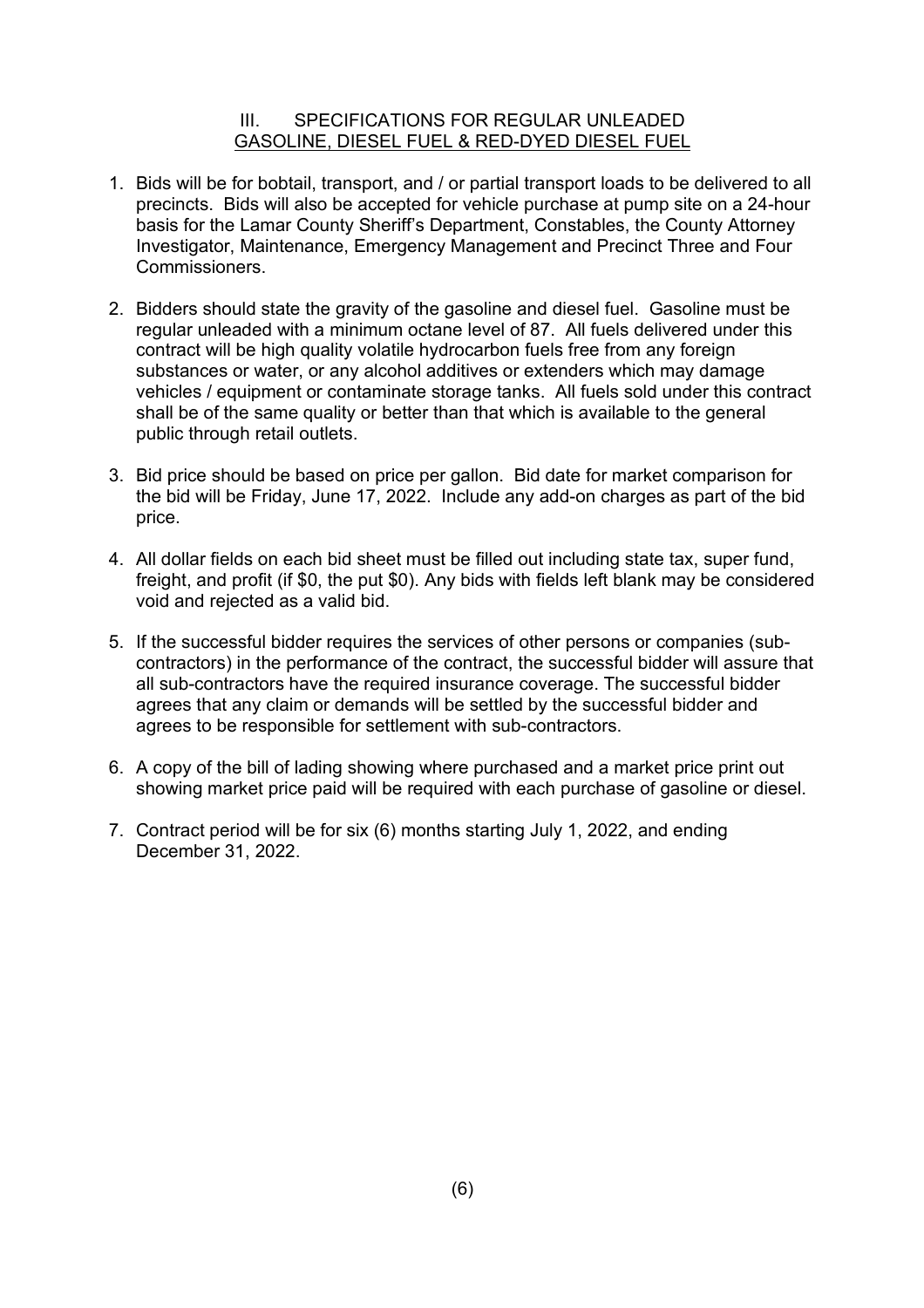#### IV. BID SHEET FOR BULK FUEL FOR LAMAR COUNTY PRECINCTS BID NO FL-0622-1

#### BOBTAIL

|                                         | <b>UNLEADED</b><br><b>GASOLINE</b> | <b>DIESEL</b>  | <b>RED-DYED</b><br><b>DIESEL</b> |
|-----------------------------------------|------------------------------------|----------------|----------------------------------|
| Vendor Price per gallon on 06/17/22: \$ |                                    | $\frac{1}{2}$  | $\frac{1}{2}$                    |
| Plus State Tax:                         | $\frac{1}{2}$                      | $\frac{1}{2}$  | \$                               |
| Federal & State Super Fund:             | $\mathbb{S}$                       | $\frac{1}{2}$  | \$                               |
| Freight:                                | \$                                 | \$             | \$                               |
| Profit:                                 | $\mathfrak s$                      | $\frac{1}{2}$  | \$                               |
| Total Price per gallon on 06/17/22:     | $\sim$                             | $\mathbb{S}^-$ |                                  |
|                                         | , of                               |                |                                  |
| (name)                                  |                                    | (company name) |                                  |

do hereby agree to meet or exceed all of the specifications drawn by Lamar County and I, also, agree to maintain the same margin of profit for the contract period beginning July 1, 2022, and ending December 31, 2022.

 $\overline{\phantom{a}}$  , and the contribution of the contribution of  $\overline{\phantom{a}}$  , and  $\overline{\phantom{a}}$  , and  $\overline{\phantom{a}}$  , and  $\overline{\phantom{a}}$ 

Name, Address, & Phone Number<br>
of Bidder's Supplier:<br>
Firm Name of Bidder's Supplier:

\_\_\_\_\_\_\_\_\_\_\_\_\_\_\_\_\_\_\_\_\_\_\_\_\_\_\_\_

\_\_\_\_\_\_\_\_\_\_\_\_\_\_\_\_\_\_\_\_\_\_\_\_\_\_\_\_ \_\_\_\_\_\_\_\_\_\_\_\_\_\_\_\_\_\_\_\_\_\_\_\_\_\_

Street Address

\_\_\_\_\_\_\_\_\_\_\_\_\_\_\_\_\_\_\_\_\_\_\_\_\_\_ City/State/Zip

Telephone Number

\_\_\_\_\_\_\_\_\_\_\_\_\_\_\_\_\_\_\_\_\_\_\_\_\_\_

Telephone: \_\_\_\_\_\_\_\_\_\_\_\_\_\_\_\_\_\_\_

Contact Person: example and the contact Person: example and the contract Person: example and the contract Person

PLEASE MAIL YOUR BID PROPOSAL TO: Date Date Date Date

Lamar County Auditor's Office 119 N. Main, Rm #B05 Paris, TX 75460 LAMAR COUNTY RESERVES THE RIGHT TO REJECT ANY OR ALL BIDS.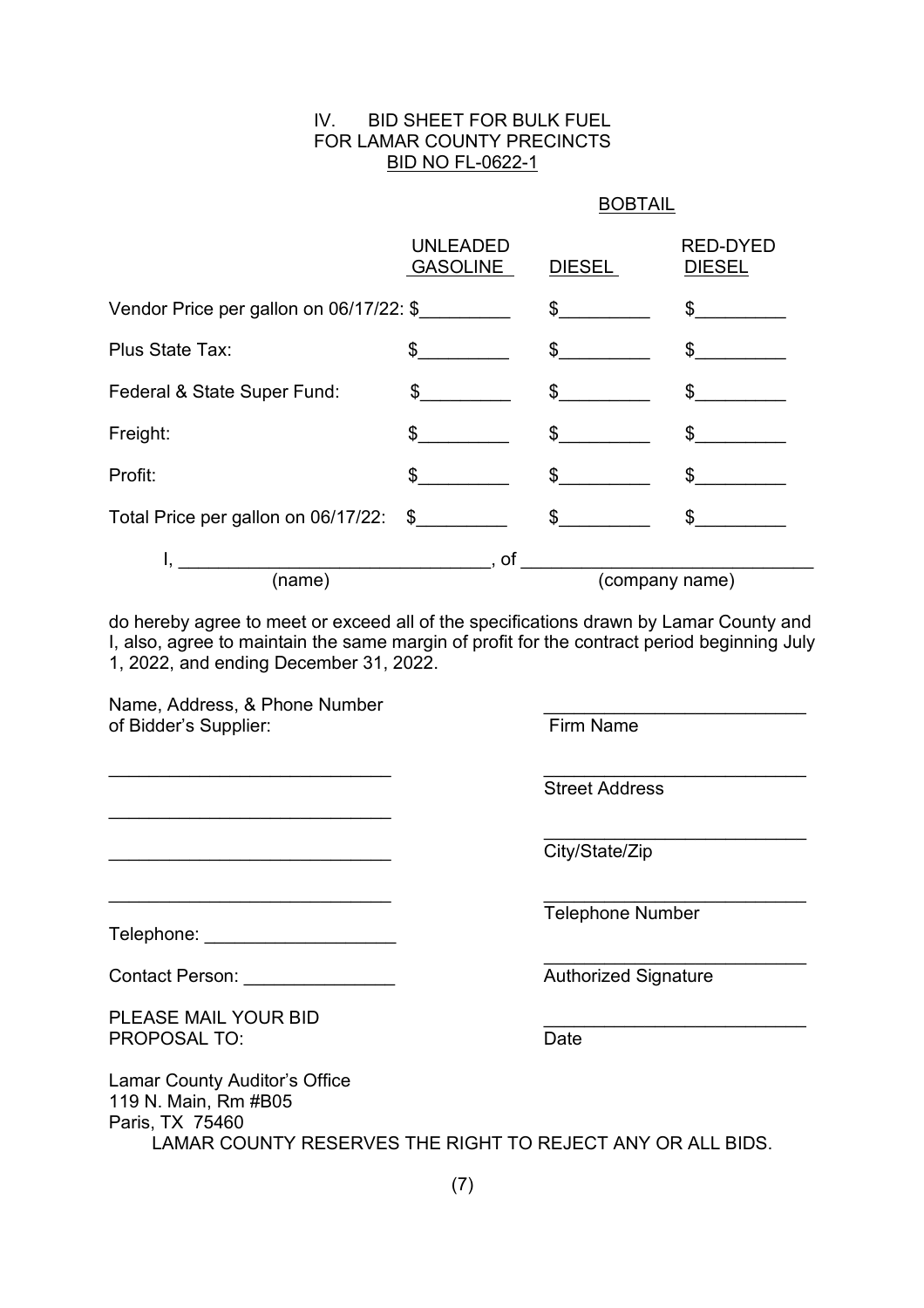#### V. BID SHEET FOR BULK FUEL FOR LAMAR COUNTY PRECINCTS BID NO FL-0622-1

#### **TRANSPORT**

|                                         | <b>UNLEADED</b><br><b>GASOLINE</b> | <b>DIESEL</b>  | <b>RED-DYED</b><br><b>DIESEL</b> |
|-----------------------------------------|------------------------------------|----------------|----------------------------------|
| Vendor Price per gallon on 06/17/22: \$ |                                    | $\frac{1}{2}$  | $\frac{1}{2}$                    |
| Plus State Tax:                         | $\frac{1}{2}$                      | $\frac{1}{2}$  | $\frac{1}{2}$                    |
| Federal & State Super Fund:             | $\mathfrak s$                      | $\mathfrak s$  | \$                               |
| Freight:                                | \$                                 | $\sim$         | \$                               |
| Profit:                                 | $\mathfrak s$                      | $\frac{1}{2}$  | $\mathbb{S}$                     |
| Total Price per gallon on 06/17/22:     | $\mathfrak s$                      | $\mathfrak s$  | \$                               |
|                                         | , of                               |                |                                  |
| (name)                                  |                                    | (company name) |                                  |

do hereby agree to meet or exceed all of the specifications drawn by Lamar County and I, also, agree to maintain the same margin of profit for the contract period beginning July 1, 2022, and ending December 31, 2022.

 $\overline{\phantom{a}}$  , and the contribution of the contribution of  $\overline{\phantom{a}}$  , and  $\overline{\phantom{a}}$  , and  $\overline{\phantom{a}}$  , and  $\overline{\phantom{a}}$ 

Name, Address, & Phone Number of Bidder's Supplier: Firm Name

 $\overline{\phantom{a}}$  , where  $\overline{\phantom{a}}$  , where  $\overline{\phantom{a}}$  , where  $\overline{\phantom{a}}$ 

Telephone: \_\_\_\_\_\_\_\_\_\_\_\_\_\_\_\_\_\_\_\_\_\_\_\_

 $\overline{\phantom{a}}$  , and the contribution of the contribution of  $\overline{\phantom{a}}$  , and  $\overline{\phantom{a}}$  , and  $\overline{\phantom{a}}$  , and  $\overline{\phantom{a}}$ Street Address

 $City/State/Zip$ 

Telephone Number

\_\_\_\_\_\_\_\_\_\_\_\_\_\_\_\_\_\_\_\_\_\_\_\_\_\_

 $\mathcal{L}_\text{max}$  , where  $\mathcal{L}_\text{max}$  , we have the set of the set of the set of the set of the set of the set of the set of the set of the set of the set of the set of the set of the set of the set of the set of the set of Contact Person: \_\_\_\_\_\_\_\_\_\_\_\_\_\_\_ Authorized Signature

PLEASE MAIL YOUR BID PROPOSAL TO: Date Date Date Date

Lamar County Auditor's Office 119 N. Main, Rm #B05 Paris, TX 75460 LAMAR COUNTY RESERVES THE RIGHT TO REJECT ANY OR ALL BIDS.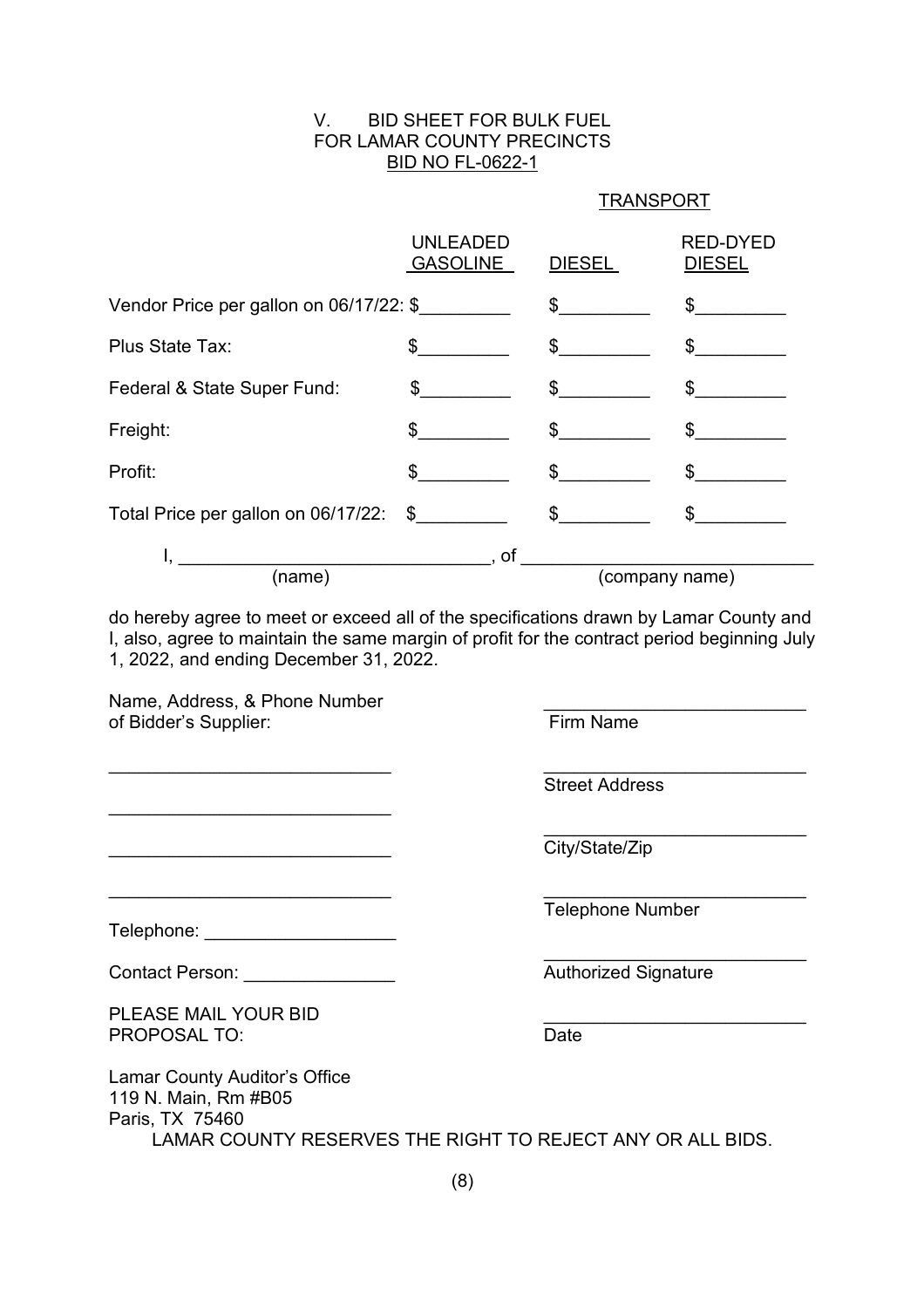#### VI. BID SHEET FOR BULK FUEL FOR LAMAR COUNTY PRECINCTS BID NO FL-0622-1

### PARTIAL TRANSPORT

|                                         | <b>UNLEADED</b><br><b>GASOLINE</b> | <b>DIESEL</b>  | <b>RED-DYED</b><br><b>DIESEL</b> |
|-----------------------------------------|------------------------------------|----------------|----------------------------------|
| Vendor Price per gallon on 06/17/22: \$ |                                    | $\frac{1}{2}$  | $\frac{1}{2}$                    |
| Plus State Tax:                         | $\frac{1}{2}$                      | $\frac{1}{2}$  | $\frac{1}{2}$                    |
| Federal & State Super Fund:             | $\sim$                             | $\frac{1}{2}$  | $\mathfrak{S}$                   |
| Freight:                                | \$                                 | $\sim$         | \$                               |
| Profit:                                 | $\frac{1}{2}$                      | $\frac{1}{2}$  | $\sim$                           |
| Total Price per gallon on 06/17/22:     | $\mathcal{S}$                      | $\frac{1}{2}$  | \$                               |
|                                         | , of                               |                |                                  |
| (name)                                  |                                    | (company name) |                                  |

do hereby agree to meet or exceed all of the specifications drawn by Lamar County and I, also, agree to maintain the same margin of profit for the contract period beginning July 1, 2022, and ending December 31, 2022.

 $\overline{\phantom{a}}$  , and the contribution of the contribution of  $\overline{\phantom{a}}$  , and  $\overline{\phantom{a}}$  , and  $\overline{\phantom{a}}$  , and  $\overline{\phantom{a}}$ 

Name, Address, & Phone Number of Bidder's Supplier: Firm Name

 $\overline{\phantom{a}}$  , where  $\overline{\phantom{a}}$  , where  $\overline{\phantom{a}}$  , where  $\overline{\phantom{a}}$ 

Telephone: \_\_\_\_\_\_\_\_\_\_\_\_\_\_\_\_\_\_\_\_\_\_\_\_

 $\overline{\phantom{a}}$  , and the contribution of the contribution of  $\overline{\phantom{a}}$  , and  $\overline{\phantom{a}}$  , and  $\overline{\phantom{a}}$  , and  $\overline{\phantom{a}}$ Street Address

 $City/State/Zip$ 

Telephone Number

\_\_\_\_\_\_\_\_\_\_\_\_\_\_\_\_\_\_\_\_\_\_\_\_\_\_

 $\mathcal{L}_\text{max}$  , where  $\mathcal{L}_\text{max}$  , we have the set of the set of the set of the set of the set of the set of the set of the set of the set of the set of the set of the set of the set of the set of the set of the set of Contact Person: \_\_\_\_\_\_\_\_\_\_\_\_\_\_\_ Authorized Signature

PLEASE MAIL YOUR BID PROPOSAL TO: Date Date Date Date

Lamar County Auditor's Office 119 N. Main, Rm #B05 Paris, TX 75460 LAMAR COUNTY RESERVES THE RIGHT TO REJECT ANY OR ALL BIDS.